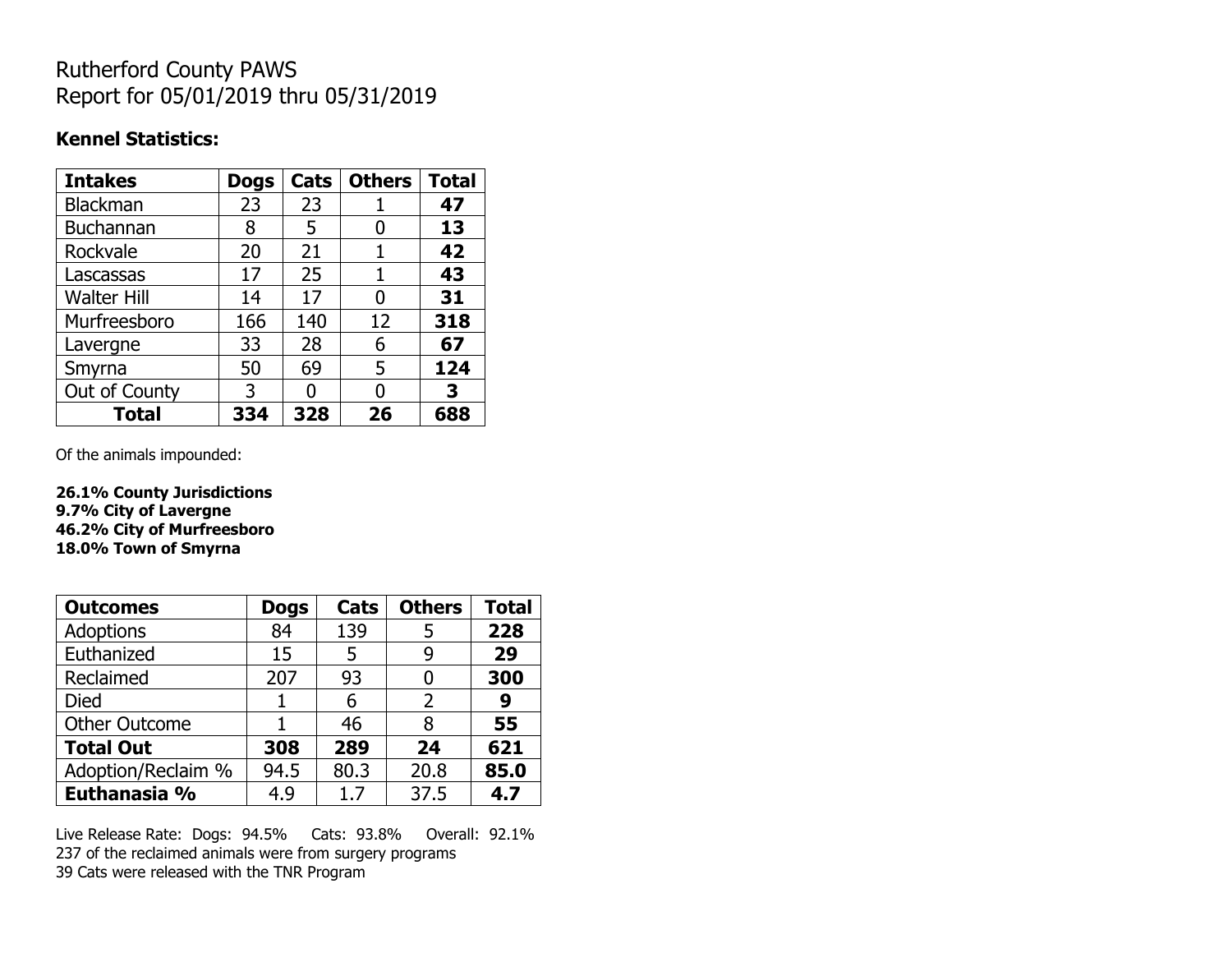Animals left in shelter on 05/31/2019: 141

2498 People visited the shelter looking for a lost /new pet.

2159 Logged calls/voice mails for the month.

### **Activity Report by Jurisdiction:**

| Zones           | <b>Calls Received</b> | Calls Completed |
|-----------------|-----------------------|-----------------|
| <b>Blackman</b> | 198                   | 208             |
| Buchannan       | 142                   | 148             |
| Lavergne        | 251                   | 258             |
| Lascassas       | 109                   | 112             |
| Murfreesboro    | 601                   | 612             |
| Rockvale        | 143                   | 154             |
| Smyrna          | 283                   | 285             |
| Walter Hill     | 71                    | 77              |
| Out of Area     | 8                     | 8               |
| <b>Total</b>    | 1806                  | 1862            |

37.1% County Jurisdictions 13.9% City of Lavergne 33.3% City of Murfreesboro 15.7% Town of Smyrna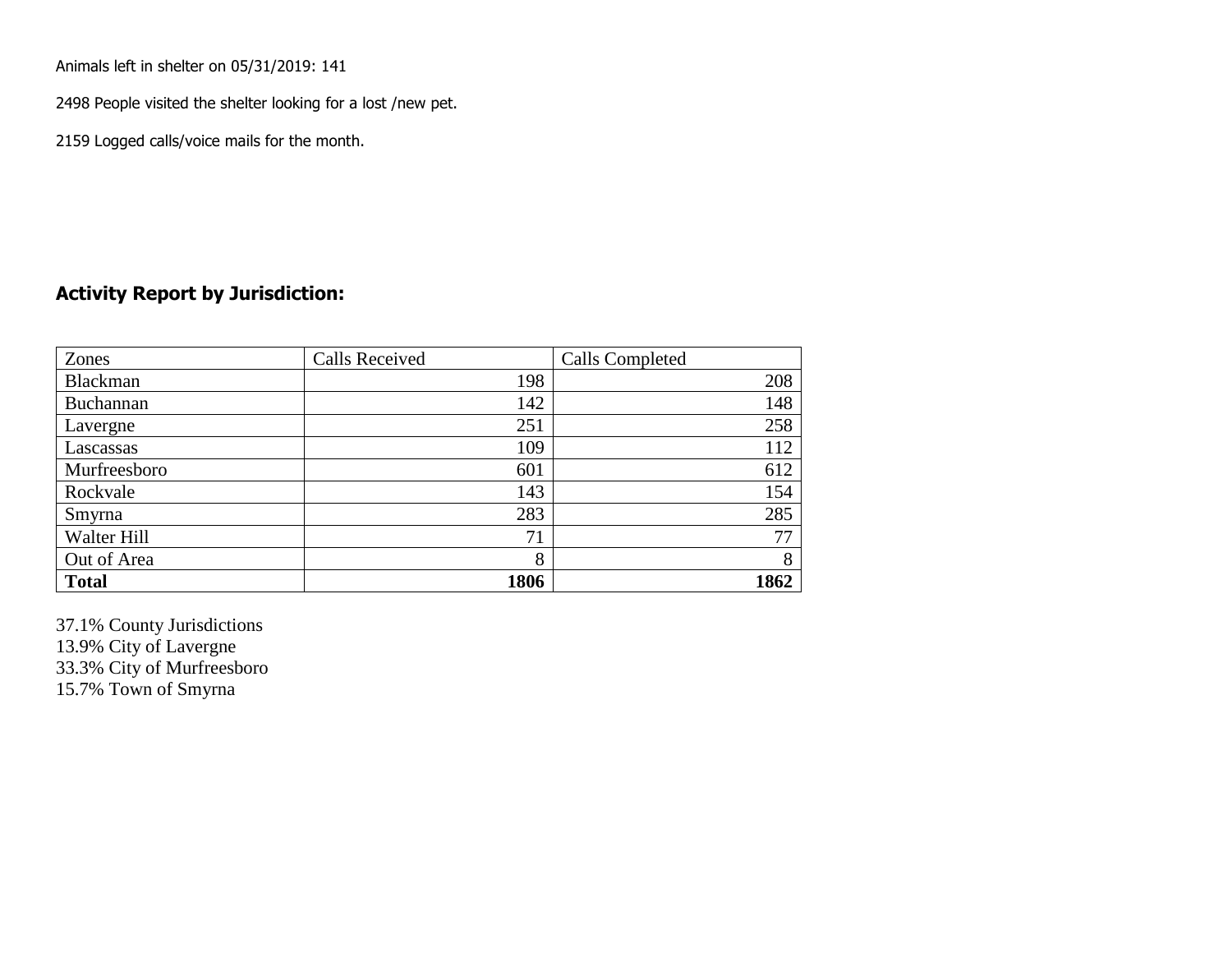## **Mileage:**

| <b>Officer</b> | <b>Miles</b> |
|----------------|--------------|
| 421            | 713          |
| 423            | 1849         |
| 424            | 1905         |
| 425            | 1737         |
| 426            | 1812         |
| 427            | 1033         |
| 428            | 1603         |
| 439            | 496          |
| 430            | 1079         |
| 437            | 1592         |
|                |              |
|                |              |
|                |              |
|                |              |
|                |              |
|                |              |
|                |              |
| <b>Total</b>   | 13819        |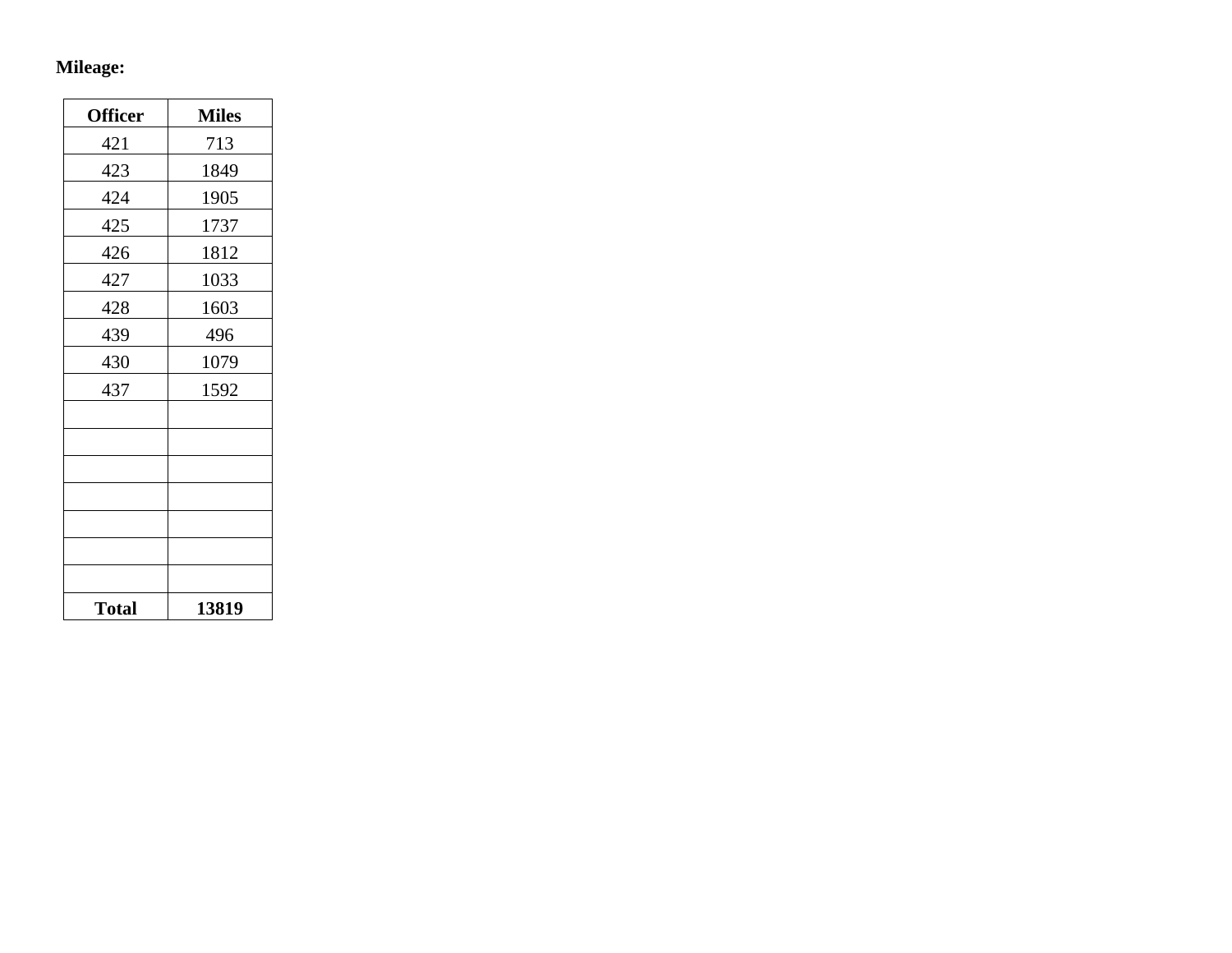# Fiscal Year-to-Date Report 07/01/2018 thru 05/31/2019

### **Kennel Statistics:**

| <b>Intakes</b>     | <b>Dogs</b> | Cats | <b>Others</b>  | <b>Total</b> |
|--------------------|-------------|------|----------------|--------------|
| <b>Blackman</b>    | 217         | 262  | 7              | 486          |
| <b>Buchannan</b>   | 176         | 128  | 10             | 314          |
| Rockvale           | 181         | 222  | 11             | 414          |
| Lascassas          | 145         | 175  | 11             | 331          |
| <b>Walter Hill</b> | 106         | 113  | $\overline{2}$ | 221          |
| Murfreesboro       | 1256        | 1014 | 77             | 2347         |
| Lavergne           | 294         | 373  | 14             | 681          |
| Smyrna             | 399         | 526  | 29             | 954          |
| Out of County      | 67          | 33   | 0              | 100          |
| <b>Total</b>       | 2841        | 2846 | 161            | 5848         |

Of the animals impounded since July 01:

**31.9% County Jurisdictions**

**11.7% City of Lavergne**

**40.1% City of Murfreesboro**

**16.3% Town of Smyrna**

| <b>Outcomes</b>      | <b>Dogs</b> | Cats | <b>Others</b> | <b>Total</b> |
|----------------------|-------------|------|---------------|--------------|
| <b>Adoptions</b>     | 1358        | 1372 | 49            | 2779         |
| Euthanized           | 165         | 157  | 50            | 372          |
| Reclaimed            | 1277        | 777  | 6             | 2060         |
| <b>Died</b>          | 16          | 78   | 6             | 100          |
| <b>Other Outcome</b> | 20          | 576  | 48            | 644          |
| <b>Total Out</b>     | 2836        | 2960 | 159           | 5955         |
| Adoption/Reclaim %   | 92.9        | 72.6 | 34.6          | 81.3         |
| Euthanasia %         | 5.8         | 5.3  | 31.5          | 6.3          |

Live Release Rate: 92.8%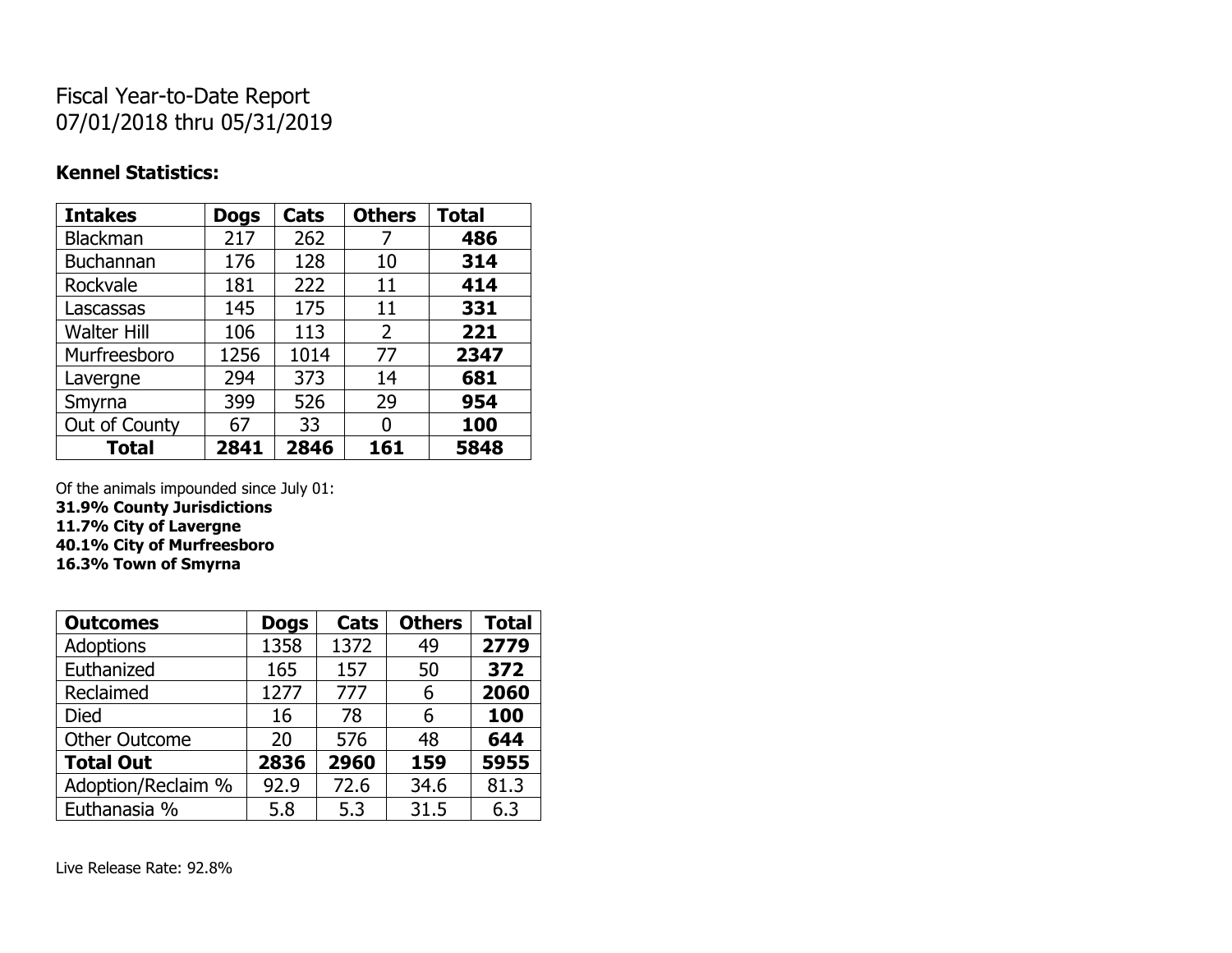28203 People have visited the shelter since July 01, 2018 looking for a lost /new pet.

24991 Logged calls/voice mails since July 01, 2018.

## **Activity Report by Jurisdiction:**

| Zones           | <b>Calls Received</b> | Calls Completed |
|-----------------|-----------------------|-----------------|
| <b>Blackman</b> | 2477                  | 2494            |
| Buchannan       | 1405                  | 1413            |
| Lavergne        | 2994                  | 3006            |
| Lascassas       | 1325                  | 1327            |
| Murfreesboro    | 6495                  | 6531            |
| Rockvale        | 1675                  | 1689            |
| Smyrna          | 2241                  | 2245            |
| Walter Hill     | 961                   | 971             |
| Out of Area     | 206                   | 207             |
| <b>Total</b>    | 19779                 | 19887           |

40.8% County Jurisdictions 15.1% City of Lavergne 32.8% City of Murfreesboro 11.3% Town of Smyrna